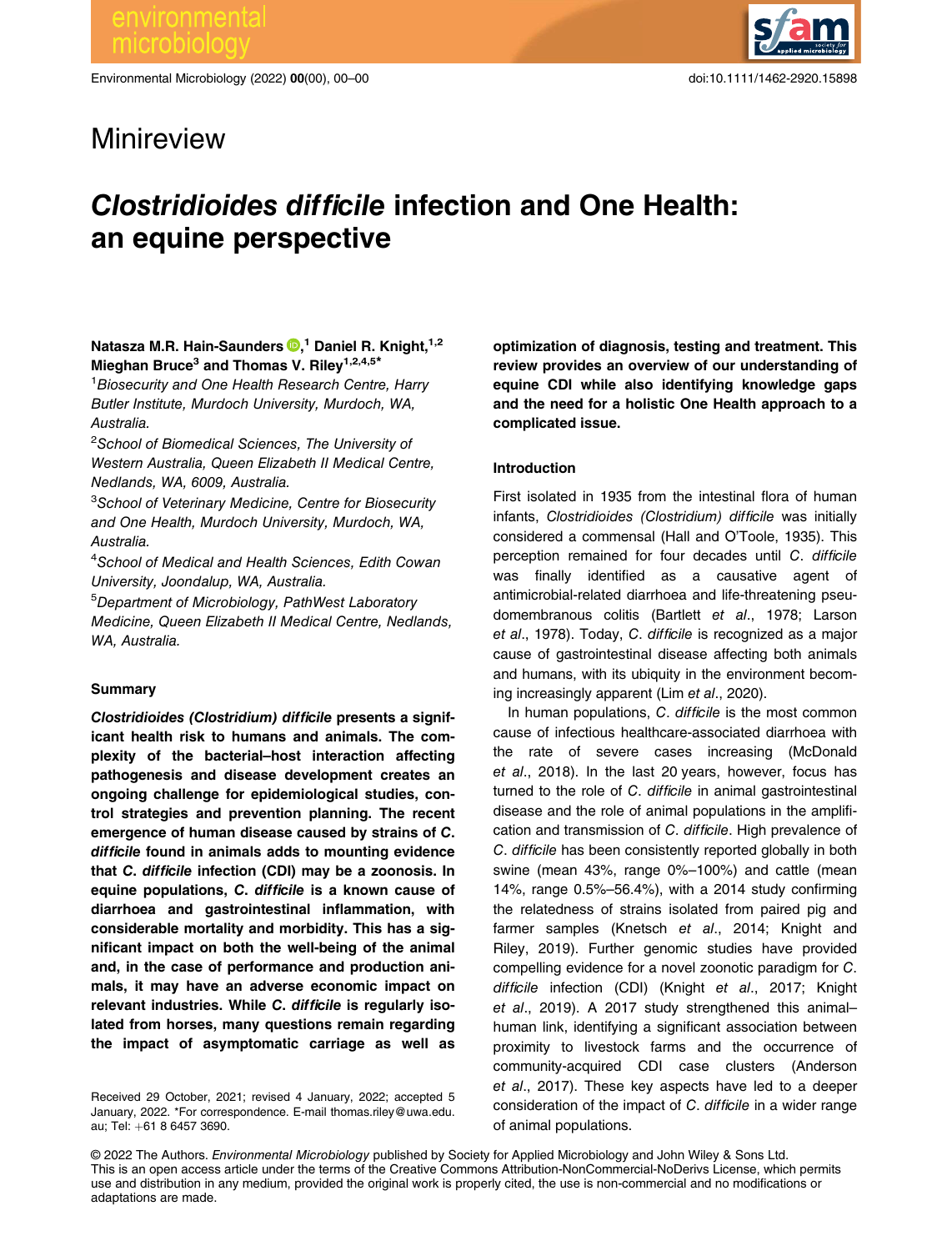## 2 N. Hain-Saunders, D. R. Knight, M. Bruce and T. V. Riley

In horses there are three inter-related issues pertaining to C. difficile. Primarily there is an animal welfare concern; disease in horses due to C. difficile can cause discomfort in its mildest form and debilitating complications and death at its most severe. Horses are, however, also intertwined with human activity; used as performance, work and companion animals. In 2018/19, the horse racing industry in Australia reportedly contributed AU\$9.3 billion to the Australian GDP (Racing Australia, 2020) The socio-economic impact of CDI on racing, breeding and other equine-related industries is therefore potentially of great significance. Finally, in the One Health era, which acknowledges the link between human health, animal health and the environment, the role of horses in the dissemination and dispersal of C. difficile to the wider community and environment needs to be considered. The review outlines our current understanding of C. difficile and CDI within equine populations. It reflects on the knowledge gaps and diagnostic shortfalls evident within this emerging field and the importance of adopting a One Health approach to achieve effective infection prevention and control and improved health outcomes for humans and animals alike.

## Pathophysiology

The pathophysiology of CDI is similar in horses compared to humans and other animals. CDI refers to the colonization of C. difficile within the host tissue. Disease associated with CDI is toxin-mediated and exhibits a broad spectrum of signs and symptoms. Mild cases manifest as watery diarrhoea and low-grade fever. Further infection development may result in a progression to severe CDI, with additional features of haemodynamic instability, pseudomembranous colitis and severe anorexia (Bartlett et al., 1978). In horses, C. difficile is also a known cause of duodenitis-proximal jejunitis and necrotizing enteritis (Arroyo et al., 2004; Arroyo et al., 2017). Extracolonic manifestations such as bacteremia and organ failure can also develop and extreme cases can result in death (Dallal et al., 2002; Arroyo et al., 2004; Napolitano and Edmiston, 2017).

Transmission of C. difficile occurs through the faecal– oral route. Ingested spores pass to the bowel where bile acids stimulate germination into vegetative cells (Francis et al., 2013). These cells proliferate in the intestinal anaerobic environment, penetrating the mucus layer to attach to the host epithelial cells. Following attachment, toxigenic strains produce toxins that interfere with cell signalling, disrupting the cytoskeleton resulting in cell damage, loss of tight junction integrity and apoptosis (Hecht et al., 1992). This damage induces inflammatory mediator release and fluid secretion which manifests as watery diarrhoea (Pruitt and Lacy, 2012).

Colonization and lesion development associated with host inflammatory response to CDI occurs within the intestinal tract; however, the exact location varies between animal species and stage of life (Keel and Songer, 2006). In neonatal foals (≤1 month old), lesions are predominantly located within the small intestine with extended formation within the large intestine less frequent (Keel and Songer, 2006; Diab et al., 2013b). Conversely, lesion development in older foals and adult horses appears to be restricted to the cecum and ascending colon of the large intestine (Keel and Songer, 2006).

Clinical manifestations may be self-resolving or chronic. Despite recurrent CDI occurring in 20%–30% of human C. difficile cases, recurrent CDI has not been noted as an ongoing issue in equine populations (Weese et al., 2006; Cornely et al., 2012). A lack of long-term surveillance of C. difficile and CDI in horses, however, may be impacting this view. Asymptomatic infection can also occur resulting in the shedding of viable spores in the absence of disease, contributing to contamination of the environment (Båverud et al., 2003). This complexity creates difficulty in discerning between states of carriage, colonization and infection. Further investigation into this complexity and the disparity of disease impact within and between species may indeed lead to further understanding of C. difficile pathophysiological nuances (Weese, 2020).

## **Pathogenicity**

The pathogenicity of C. difficile is attributed to the production of potent toxins as well as the ability to form hardy endospores, and these characteristics may appear in human, animal and environmental strains alike. Toxigenicity is influenced by the presence of the Pathogenicity Locus (PaLoc) – a 19.6 kb chromosomal region that encodes toxin A ( $tcdA$ ) and toxin B ( $tcdB$ ), as well as positive and negative regulators for toxin expression (tcdR and tcdC respectively) (Braun et al., 1996; Knight et al., 2015b). The presence of an additional binary toxin (C. difficile transferase, CDT), thought to enhance pathogenicity, has also become increasingly significant in the last two decades. CDT appears to be highly prevalent in animal strains (Knight et al., 2013; Gerding et al., 2014; Knight et al., 2015a). The genetic architecture of the C. difficile PaLoc and binary toxin locus (CdtLoc) is shown in Fig. 1. While toxigenic strains of C. difficile are undoubtedly important due to their association with symptomatic disease, it has been demonstrated experimentally that acquisition of the C. difficile PaLoc region by nontoxigenic strains can occur via horizontal gene transfer (HGT), although the frequency at which this occurs is not known (Brouwer et al., 2013; Elliott et al., 2014; Candel-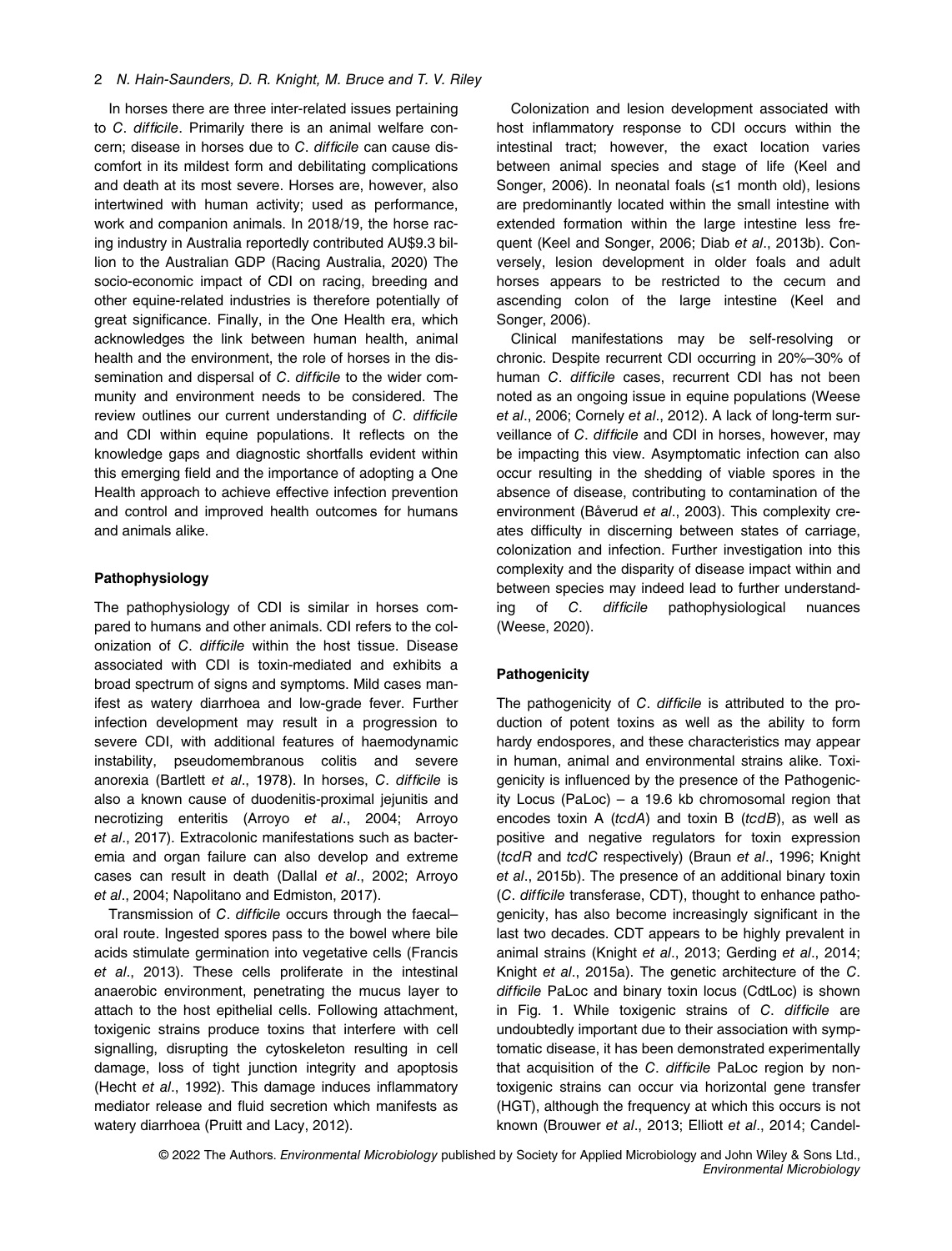

Fig. 1. Schematic diagram of the C. difficile PaLoc and CdtLoc chromosomal regions which encode for virulence factors, toxin A and toxin B, and binary toxin respectively. Adapted from Francis et al. (2013) and Elliott et al. (2017).

Pérez et al., 2019). Recombination and HGT are thought to have played a significant role in the evolution of 'hyper-virulent' C. difficile strains seen today, including PCR ribotype (RT) 027 which caused human CDI epidemics in Canada, the USA and Europe and has been isolated from horses (Songer et al., 2009; He et al., 2013). Genomic studies have determined that approximately 11% of the C. difficile genome is comprised of mobile genetic elements including transposons and plasmids carrying antimicrobial resistance (AMR) genes (Sebaihia et al., 2006).

Non-toxigenic strains of C. difficile are also thought to have a protective function against toxigenic strains (Natarajan et al., 2013). Although this is yet to be investigated in equine populations, protection has been seen experimentally in pigs (Songer et al., 2007; Oliveira Júnior et al., 2019). This attribute could potentially be exploited in the production of preventative medications or vaccines, as seen with the non-toxigenic C. difficile human strain, NTCD-M3, which is showing promising results in phase II human trials for the prevention of CDI (Gerding et al., 2015; Zhang et al., 2015; Gerding et al., 2018). For this reason, surveillance of both toxigenic and non-toxigenic strains in healthy and diseased hosts is critical in understanding the aetiology and epidemiology of CDI, and for the early detection of emerging strains.

Another factor contributing to C. difficile pathogenicity is the ability to form hardy endospores following exposure to stress (Kochan et al., 2018). As an obligate anaerobe, the formation of spores allows survival outside the host and the versatility to persist in diverse environments. Inoculated horse faeces can harbour viable C. difficile for 4 years despite being exposed to the natural environment (Båverud et al., 2003). These C. difficile spores can also withstand extreme temperatures and are impervious to conventional chemicals including alcohol-based sanitizers commonly used in infection prevention and control (Fawley et al., 2007; Hellickson and Owens, 2008). This highlights the durability of C. difficile in both human and animal settings and is a cause for major concerns for public health, and agricultural and animal husbandry practices. Despite 40 years of investigations, the infectious dose of C. difficile in humans and animals is not known, although murine models suggest

that this could be as low as 1 spore  $cm^{-2}$  in healthy mice (Lawley et al., 2010). The process is further complicated by the need for microbiota disruption prior to exposure (Moono et al., 2016). It is therefore important to maximize the detection of even small numbers of C. difficile spores present within samples until further investigation into infectious dose.

## Epidemiology

The earliest record of C. difficile in equines was in 1984 (Ehrich et al., 1984); however, the first suggestion of an association with equine enterocolitis was proposed 3 years later following an outbreak in a group of diarrhetic foals (Jones et al., 1987). To date, there have been inconsistencies in the reported prevalence and perceived impact of C. difficile in horses (Diab et al., 2013a). Isolation of C. difficile has long been associated with horses with diarrhoea or acute colitis, with isolation rates ranging from 5% to 90% (Båverud et al., 2003; Frederick et al., 2009; Thean et al., 2011; Morsi et al., 2019).

The proportion of healthy adult horses that carry C. difficile appears to be much lower. Earlier small-scale investigations of C. difficile in the Northern hemisphere returned relatively low detection rates (0%–4%), (Madewell et al., 1995; Weese et al., 2001; Båverud et al., 2003), while a single preliminary Australian study failed to isolate C. difficile from healthy horses ( $n = 112$ ) (Thean et al., 2011) This is in contrast to a larger study in Ontario in 2011 which returned an overall faecal prevalence of 7.6% in healthy adult racehorses ( $n = 540$ ) and, more recently, smaller studies in Minnesota, USA  $(n = 50)$  and Italy  $(n = 24)$  which recorded a 14% and 25% prevalence of C. difficile respectively (Ossiprandi et al., 2010; Medina-Torres et al., 2011; Shaughnessy et al., 2018). Table 1 summarizes the prevalence of C. difficile identified in these key studies.

The prevalence of C. difficile appears higher in foals, with younger animals tending to harbour the bacterium at higher rates, similar to other young animals (Båverud et al., 2003; Morsi et al., 2019). In a 2003 study in Sweden, C. difficile was isolated from 29% of healthy foals under the age of 14 days, and only 0.6% of foals aged greater than 14 days (Båverud et al., 2003). This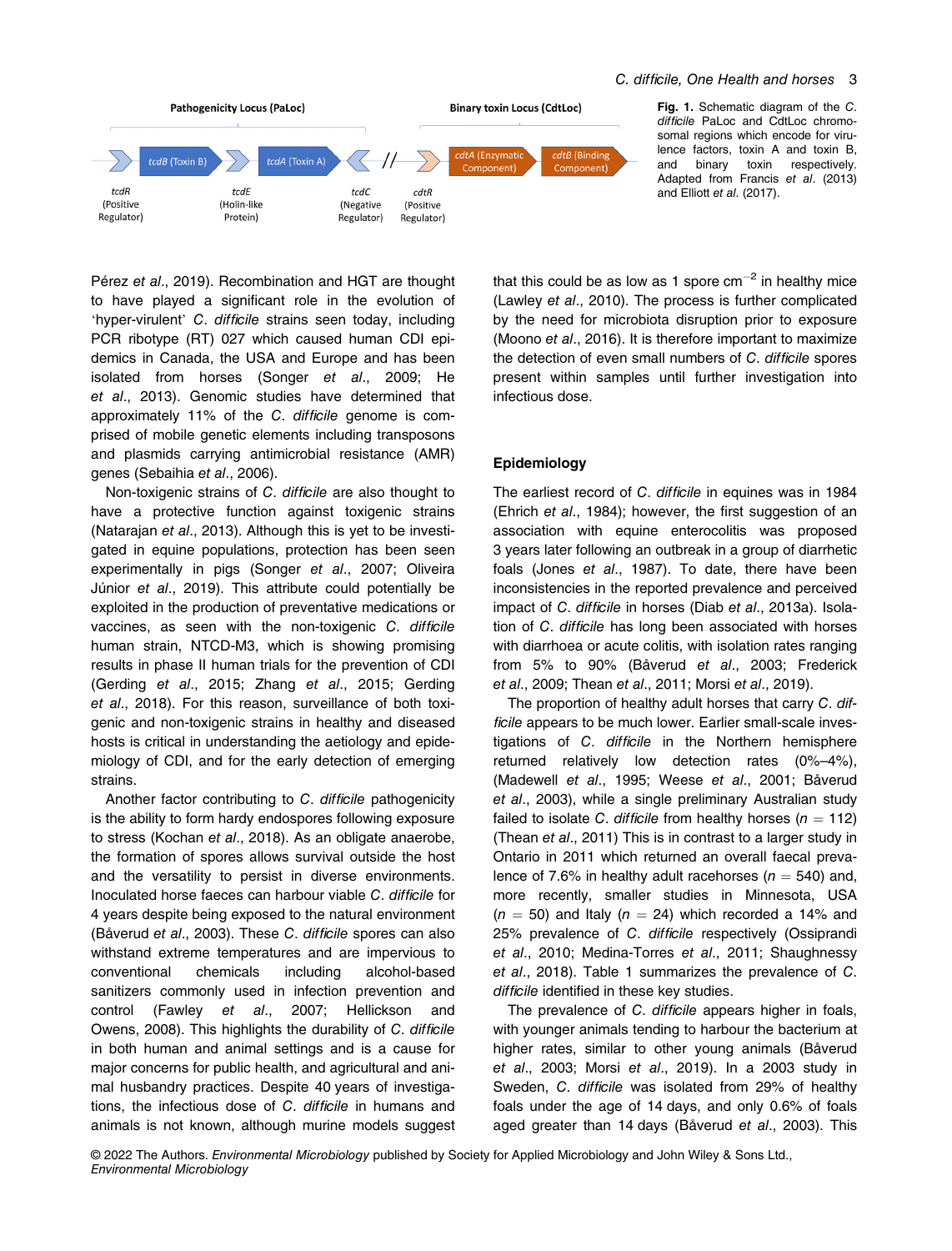## 4 N. Hain-Saunders, D. R. Knight, M. Bruce and T. V. Riley

| Location         | Year(s)   | Number tested | <b>Health Status</b>                   | Adult/<br>Foal | No. C. difficile<br>positive (%) | References                  |
|------------------|-----------|---------------|----------------------------------------|----------------|----------------------------------|-----------------------------|
| Australia        | 2007-2009 | 62            | Diarrhetic                             | Unknown        | 14 (23%)                         | Thean et al. (2011)         |
|                  |           | 112           | Healthy                                | Unknown        | $0(0\%)$                         |                             |
| Canada (Ontario) | 1998-1999 | 55            | Diarrhetic                             | Adult          | 7(12.7%)                         | Weese et al. (2001)         |
|                  |           | 255           | Healthy                                | Adult          | $1(0.4\%)$                       |                             |
|                  |           | 31            | Diarrhetic                             | Foal           | 11 (33.3%)                       |                             |
|                  |           | 47            | Healthy                                | Foal           | 0                                |                             |
| Canada (Ontario) | 2006-2008 | 540           | Healthy                                | Adult          | 41 (7.59%)                       | Medina-Torres et al. (2011) |
| Italy            | 2007      | 24            | Healthy                                | Adult          | 6(25%)                           | Ossiprandi et al. (2010)    |
|                  |           | 18            | Healthy                                | Foal           | $8(44.4\%)$                      |                             |
| Saudi Arabia     | 2019      | 30            | Diarrhetic                             | Adult          | 7(23.3%)                         | Morsi et al. (2019)         |
|                  |           | 286           | Healthy                                | Adult          | $3(1.1\%)$                       |                             |
|                  |           | 49            | Diarrhetic                             | Foal           | 11 (22.5%)                       |                             |
|                  |           | 42            | Healthy                                | Foal           | $3(7.1\%)$                       |                             |
| Sweden           | Unknown   | 227           | Enteric disorders/on<br>antimicrobials | Adult          | 23 (10.1%)                       | Båverud et al. (2003)       |
|                  |           | 273           | Healthy                                | Adult          | 0                                |                             |
|                  |           | 51            | Enteric disorders/on<br>antimicrobials | Foal           | 11 (21.57%)                      |                             |
|                  |           | 226           | Healthy                                | Foal           | 17 (8%)                          |                             |
| USA (California) | 1993      | 10            | Diarrhetic                             | Adult          | 9 $(90\%)^a$                     | Madewell et al. (1995)      |
|                  |           | 23            | Healthy                                | Adult          | 1(4.3%)                          |                             |
| USA (Minnesota)  | 2011-2013 | 50            | Healthy                                | Unknown        | 7(14%)                           | Shaughnessy et al. (2018)   |
| USA (Florida)    | 2003–2008 | 233           | Diarrhetic                             | Foal           | 11 $(5%)$                        | Frederick et al. (2009)     |

Table 1. Summary of key studies on the prevalence of C. difficile in horses.

a Possible hospital outbreak.

trend was also identified in a 2019 study in Saudi Arabia where all foals carrying C. difficile (7.1% of healthy and 22.5% of diarrhetic foals) were aged <2 months, with C. difficile not isolated from any foal over this age (Morsi et al., 2019).

It is difficult to draw meaningful conclusions from these variable results given the limited number of investigations, combined with geographical, methodological and temporal differences. Nevertheless, there does appear to be a tendency towards outbreaks and sporadic cases rather than ongoing chronic or recurrent illness (Diab et al., 2013b). Longitudinal studies further revealed the transient nature of horse C. difficile colonization, with an overall prevalence of 5.4% compared to a cumulative prevalence of 40% (Schoster et al., 2012). This was concordant with a recent Swiss study investigating C. difficile in horses with colic, and diarrhetic and healthy horses where the cumulative prevalence (19%) appeared much higher than single-day testing (10%), questioning the need for multi-day sampling in at-risk horses or suspected cases (Schoster et al., 2019).

This ephemeral pattern has been demonstrated in other animals and adds to the complexity of CDI epidemiology and difficulty in comparing studies (Bandelj et al., 2016). Furthermore, the opportunistic nature of C. difficile colonization and the need for both exposure and commensal flora disruption for the establishment of disease creates challenges in determining the significance of an asymptomatic state. Despite these apparent inconsistencies and knowledge gaps, it is evident that C. difficile in horses could potentially act as a reservoir for zoonotic spread and further investigation is needed to clarify this role.

Equine C. difficile strains isolated in studies include both novel strains as well as those identified in other animals, the environment and humans. Notably, in the 2011 Ontario study mentioned 76.5% of C. difficile isolated were strains previously isolated in humans locally, with 57.7% being RTs 001, 027 or 078, which have been implicated internationally in epidemic outbreaks in humans and other animals (Medina-Torres et al., 2011). Concerningly, equine cases of infection with the highly virulent RT 027 strain have also been identified elsewhere with severe outcomes (Songer et al., 2009).

## Predisposing factors for CDI

Risk factors for CDI in horses centre around circumstances that disrupt the host's native intestinal flora, or which create situations of higher exposure. Antimicrobial exposure and hospitalization are the most recognized risks and have long been associated with CDI across human and animal populations alike (Deshpande et al., 2013; Slimings and Riley, 2014).

## Antimicrobial use

Antimicrobials contribute to disease by altering the number, diversity and relative composition of the host commensal gut flora, allowing C. difficile to colonize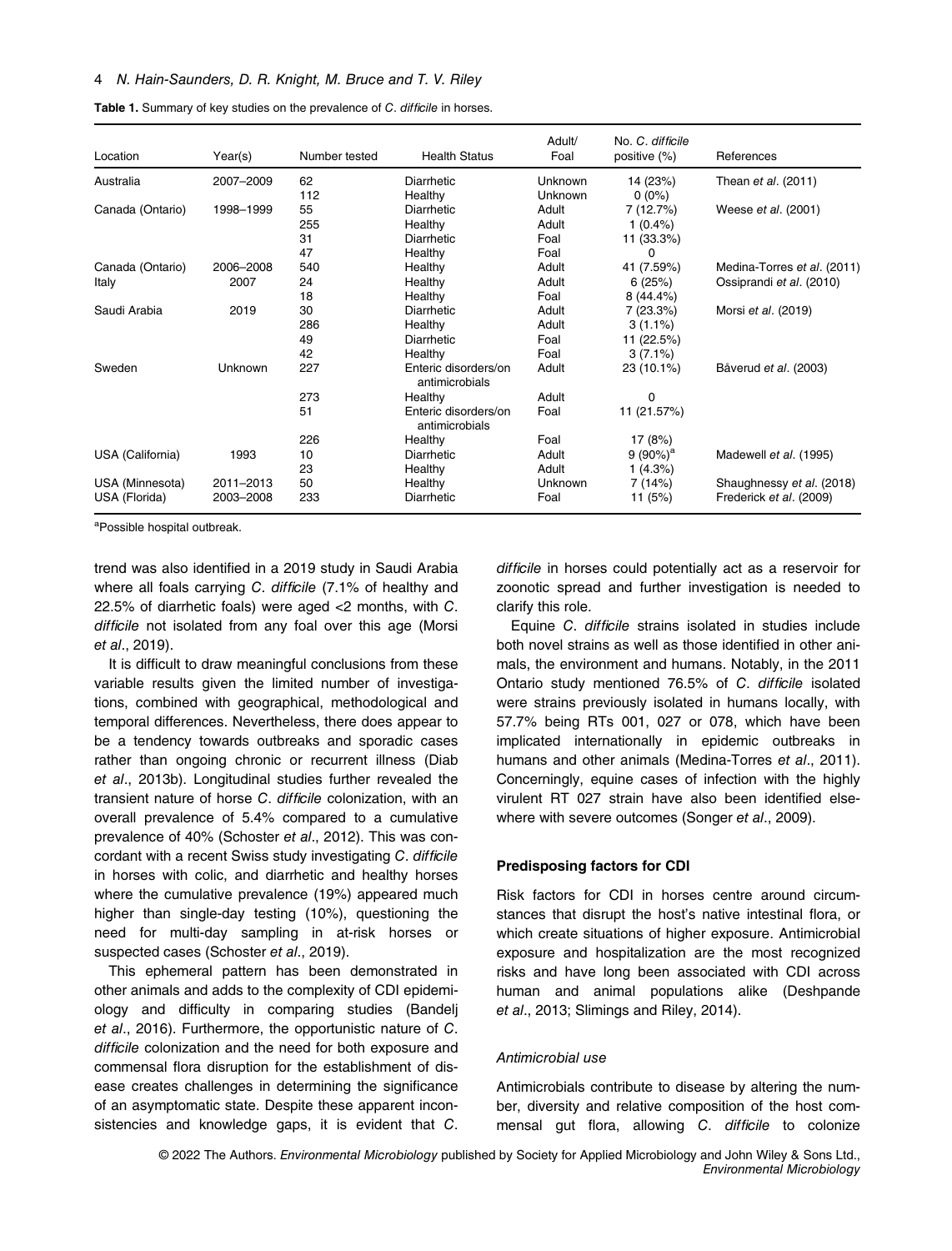(Robinson and Young, 2010; Reeves et al., 2011). Studies suggest certain antimicrobials may also increase adhesin (Denève et al., 2008) and toxin gene (Drummond et al., 2003) expression in C. difficile, leading to increased pathogenicity.

CDI in horses has been associated with exposure to an array of antimicrobials including  $β$ -lactams (penicillin, ampicillin, cephalosporins), gentamicin, clindamycin, erythromycin, rifampicin and trimethoprim/sulfonamides (Båverud et al., 1997; Båverud et al., 1998; Arroyo et al., 2004; Diab et al., 2013a; Morsi et al., 2019). Of particular note is the association of CDI with the use of ceftiofur, one of the antimicrobials most commonly used in horses (Rodriguez et al., 2014). Ceftiofur is a veterinary third-generation cephalosporin, the human equivalent of which is also a known risk factor for CDI in humans (Slimings and Riley, 2014). Ceftiofur can significantly disrupt the bacterial flora of the horse hindgut with studies identifying a 75% reduction in lactobacilli and the appearance of C. difficile within 24 h of antimicrobial administration (Harlow et al., 2013). This imbalance can allow opportunists such as C. difficile to colonize. Commensal bacteria in the horse gut are important for understanding C. difficile colonization for several reasons. First, it is believed that these bacteria compete for both nutrients and adhesion sites. Second, studies have also suggested that species such as lactobacilli alter their environment, producing metabolites utilized by certain bacteria and excluding others (Harlow et al., 2013). Commensal bacterial counts remain disrupted for at least 1 week after antimicrobial administration (Harlow et al., 2013). This is an important consideration as longer disruption increases the chance of exposure to pathogens such as C. difficile while in a high-risk state.

In addition to direct administration, indirect exposure to antimicrobials may also be important. Although not studied in horses, it has been estimated that between 15% and 50% of antimicrobials administered to livestock remain as residue in resulting manure with some thought to persist for over a year (Chee-Sanford et al., 2009; Kim et al., 2011; Berendsen et al., 2018; Filippitzi et al., 2019). Tetracyclines, macrolides, quinolones and lincosamide appeared to have the longest persistence in manure and the environment (Berendsen et al., 2018). Interestingly, the latter class includes clindamycin which has been linked to a greater risk of communityassociated CDI (CA-CDI) development in humans (Deshpande et al., 2013). Studies in horses have also shown that mares of macrolide-treated foals have contracted CDI and hyperacute colitis due to the ingestion of residual antimicrobials, and outbreaks of colitis on horse farms due to feed contamination by tetracyclines have also been documented (Båverud et al., 1998; Keir et al., 1999).

#### Hospitalization

While hospitalization is generally accepted as a risk factor for C. difficile and CDI in horses, the primary source of exposure remains less clear. Environmental sampling at veterinary hospitals identified rough, hard to clean surfaces (such as concrete and mats), high traffic zones, and areas previously used by individuals with confirmed CDI as high-risk areas for transmission (Weese et al., 2000). However, in a recent study, nosocomial equine CDI was presented as an increasingly complex and multifaceted issue (Weese et al., 2021). The nature and severity of illness at admission, undefined classification of 'hospital' versus 'community' acquired cases in an equine setting and extent of contact with treating veterinarians all add to the overall narrative and must be considered in the identification of preventative strategies and infection control protocols.

#### Other factors

Diet changes, transportation and other causes of stress in animals may act as risk factors for CDI in equine populations (Båverud, 2002). Such influences have been previously identified in cattle and are thought to disrupt the gut flora, providing a window of opportunity for C. difficile to establish; however, the exact mechanisms and the full impact are not known (Bandelj et al., 2016). Despite this extensive list, it should be noted, however, that cases of CDI with no obvious risk factors are common. This is particularly true in foals which may become colonized within days of birth, but also in a proportion of adult equine cases (Båverud et al., 2003). This wide array of potential predisposing factors and uncertainty shows the complexity of CDI and highlight the challenges faced in controlling its impact.

#### Presentation, detection and diagnosis

Equine CDI can have a rapid onset, with a delay in treatment leading to significant patient deterioration. With reported mortality of up to 83% in confirmed CDI cases (Nomura et al., 2020), a need for timely investigation and diagnosis based on a combination of clinical history, presentation and laboratory testing is apparent.

As with humans, the clinical presentation of CDI in horses can vary in both clinical signs and severity. Horses with CDI may exhibit episodes of watery diarrhoea, abdominal distension, fever, tachypnoea, tachycardia, changes to the mucous membranes and capillary refill times, as well as depression and anorexia (Weese et al., 2006). Intestinal inflammation and lesion development are common in both foals and adult horses, with the region thickened due to oedema, and characterized by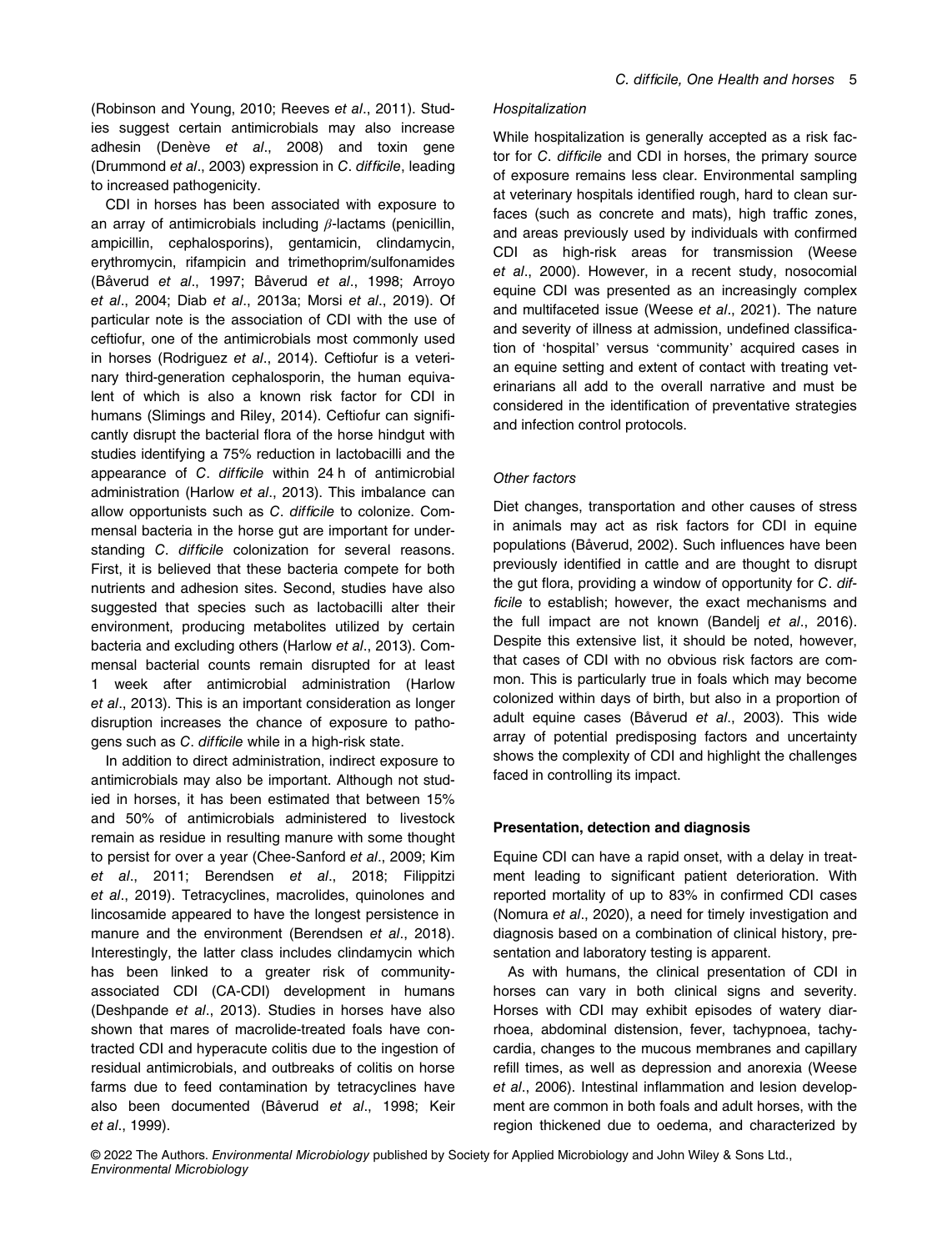haemorrhage, eruption and necrosis of the mucosa, and pseudomembrane formation (Keel and Songer, 2006; Diab et al., 2013b). These clinical signs and symptoms, however, are common to a variety of aetiologies and are insufficient indicators alone for a presumptive diagnosis of CDI. Differential diagnoses cover a diverse selection of infectious agents such as Salmonella species, Equine Coronavirus, Neorickettsia risticii and Clostridium perfringens (Shaw and Stämpfli, 2018). Laboratory identification, therefore, plays an important role in diagnosis, although this is not without its problems.

Standardized testing protocols do not exist across veterinary laboratories (Medina-Torres et al., 2010). Despite progression in technology and laboratory systems in the last few decades, the most optimal method for detection of C. difficile and subsequent diagnosis of CDI remains a contentious issue across veterinary and human medical fields (Fang et al., 2017). As with all clinical testing, a delicate balance must be struck between sensitivity and specificity as well as efficiency and cost. In the case of C. difficile, however, the complexities of the pathogenesis of CDI, combined with the phenomenon of asymptomatic carriage, create a further obstacle, and the lines between detection and diagnosis begin to blur. There are currently three main laboratory testing methods utilized in the detection of C. difficile and diagnosis of CDI. These include culture, enzyme-linked immunosorbent assays and PCR. Ongoing research efforts into additional testing options have, however, shown potential.

## Culture with cell cytotoxin assay

Techniques involving culturing of C. difficile from faecal samples and testing isolates for toxin production are recognized as the gold standard for laboratory detection (Planche et al., 2013). Due to the supposed difficulty in culturing this bacterium (from which it gained its name), and the low vegetative cell/high spore count in animal faecal samples, various enrichment broths containing antimicrobials are often utilized in addition to direct culture (Knight et al., 2014; Avberšek, 2017). This is followed by sub-culture onto selective and differential media such as cycloserine-cefoxitin fructose agar or chromogenic agar (Avberšek, 2017).

Simple culturing C. difficile is insufficient to discriminate between toxin and non-toxin producing strains. Subsequent tests such as a cell culture cytotoxicity assay are therefore required to determine toxigenicity and, in turn, the capacity to cause disease. The long turnaround time for growth (24–48 h) and toxin assays deem this approach impractical for routine diagnostic use. Furthermore, C. difficile culturing procedures across laboratories are not standardized (Carroll, 2011). Culturing is therefore generally reserved for epidemiological investigations and as a reference method (McDonald et al., 2018).

#### Enzyme-linked immunosorbent assay

Enzyme-linked immunosorbent assays (ELISAs) can detect glutamate dehydrogenase (GHD), a highly conserved enzyme produced by all C. difficile in faecal samples (Carman et al., 2012). This method is quick and inexpensive; however, it lacks specificity to distinguish between toxigenic and non-toxigenic strains. Several commercial EIA kits have been developed and are utilized in diagnostic laboratories. Assessment of the most commonly used kit for equine C. difficile in North America showed a sensitivity of 86% and specificity of 96%; however, this is likely variable across competing products (Medina-Torres et al., 2010). ELISA kits aimed at detecting the presence of toxins A and B in faecal samples (with or without GHD) have also been developed. Given the requirement for toxin production for disease development, as well as the ease and availability of ELISA kits, these are now often routinely used as the diagnostic standard despite lower sensitivity and with many lacking formal validation in equine settings (Ramos et al., 2020).

#### **PCR**

PCR is being increasingly utilized in commercial laboratories as a quick and very sensitive method for the detection of C. difficile, despite greater expense compared to ELISA (Planche et al., 2013). This method detects the presence of C. difficile genes or its toxin genes within the sample. Caution must be employed for the diagnosis of disease as this method does not identify toxins, just toxin genes, and fails to distinguish between transient carrier and permanent colonization states (Oliver-Espinosa, 2018). For this reason, CDI overdiagnosis through the reliance on PCR testing alone has become a concern. In human studies, while negative predictive values remain high (96%), CDI positive predictive values can be as low as 46% and are highly dependent on disease prevalence (Lee et al., 2021). This highlights a need to better understand the extent of asymptomatic carriage within a population and the role it plays in CDI development and dissemination in parallel to decisions regarding diagnostic methods.

## Future developments in diagnostics

As knowledge of the bacterium and disease progresses, the possibility of additional diagnostic methods increases. For example, a recent study of blood biomarkers in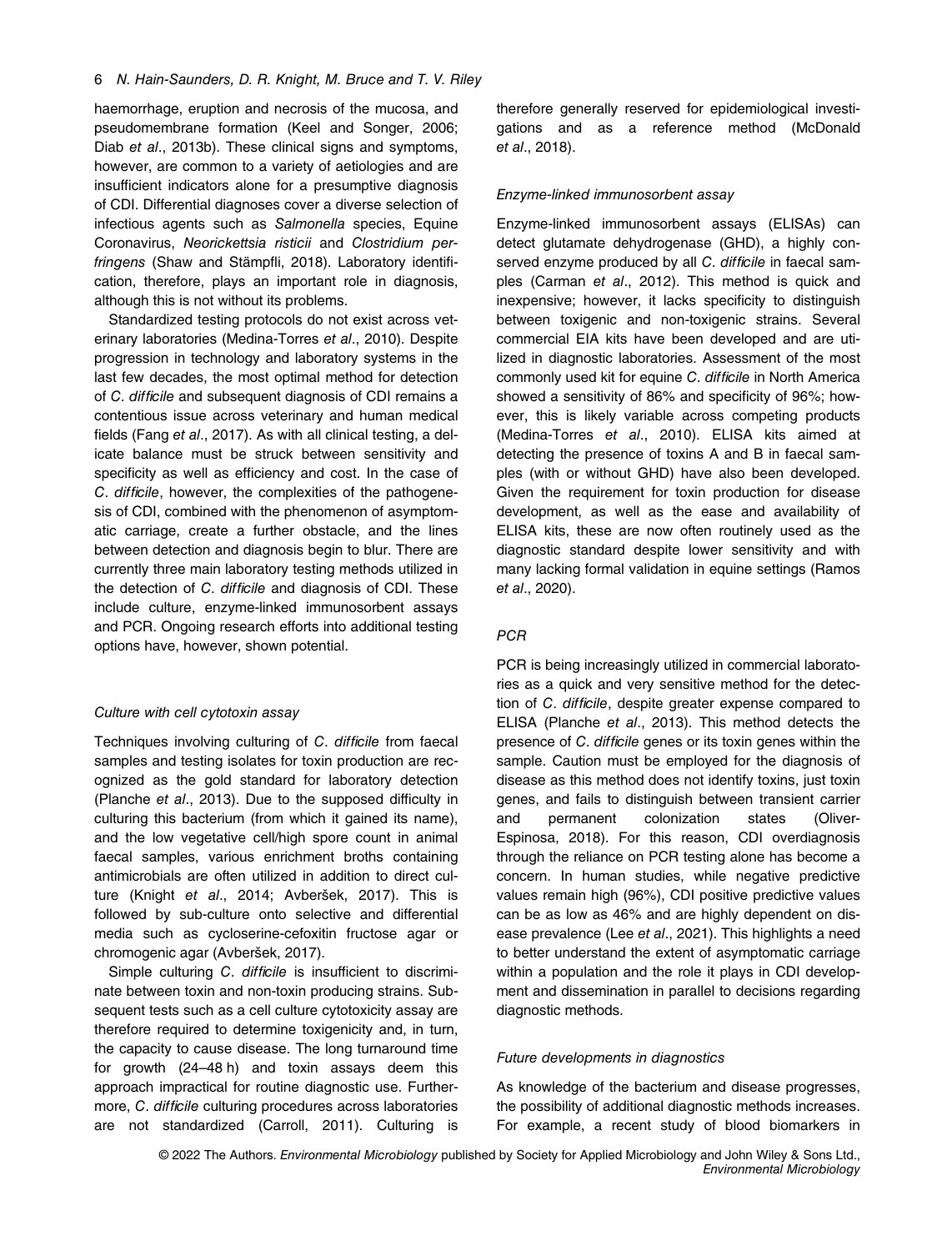407 Arabian horses identified increased haptoglobin, serum amyloid A, neopterin and procalcitonin in horses with active C. difficile enterocolitis, as well as evidence of oxidative stress markers (El-Deeb et al., 2020). Although limited, this investigation into additional C. difficile markers shows the potential for future paths in CDI detection.

To overcome the shortfalls of current testing methodologies, a multistep testing regime may assist to increase the sensitivity and specificity of individual tests. Although specific recommendations in equine testing are yet to be made, the call for a two-step diagnostic method for animal C. difficile assays is repeatedly echoed throughout the literature. For example, researchers in the evaluation of pig testing recommended the successive use of both real-time PCR and toxigenic culture to overcome poor performance and inconsistency in EIA kits (Keessen et al., 2011), while Fathy et al. (2021) promote a combination of conventional culture followed by molecular methods to reduce falsenegative results (Fathy et al., 2021).

There is, however, some concern regarding the methodologies currently utilized in equine C. difficile detection and CDI diagnosis. First and foremost is the frequent use of methods developed for human samples, but not yet validated for equine samples (Medina-Torres et al., 2010). This leaves many questions regarding the appropriateness of use and comparative performance in animal investigations and highlights the need for further analysis and species-specific testing.

Furthermore, limited understanding of the toxins identified in equine CDI may have an impact on laboratory diagnosis. While it is accepted that C. difficile toxins A and B are associated with cytopathic damage, the implications of the different combinations of toxins are not well known, creating issues in laboratory protocols that may focus only on the detection of a single toxin. In addition, the role of binary toxin in equine disease is not well understood and detection is not usually included in routine testing regimes. On a final note, as with all testing regimes, it is important that decisions on testing and diagnosis do not ignore practical issues such as whether the test outcome will have an impact on clinical decision making and alter the treatment strategy. As suggested by the international Equine Colitis Research Group, to make the most appropriate choice regarding how to test and, indeed, whether or not to test in the first place, the prevalence in healthy populations and the positive predictive value of the test must be known (International Equine Colitis Research Group, 2020). Perhaps more studies in a research setting utilizing the 'gold standard' method of toxigenic culture are required.

## Treatment and prophylaxis

On initial presentation, equine CDI cases with diarrhoea and endotoxemia associated with the disease can often represent an immediate danger that can lead to dehydration, electrolyte imbalances and haematological abnormalities (Weese et al., 2006; Nomura et al., 2020). Fluid and electrolyte therapy aimed at restoring blood volume and biochemistry is often carried out to stabilize the patient, with nonsteroidal anti-inflammatory agents administered to minimize deleterious inflammatory responses (Shaw and Stämpfli, 2018). Treatment to avoid complications associated with CDI is also important in the care of equine cases, including hoof cryotherapy to prevent laminitis (Shaw and Stämpfli, 2018).

These initial treatments, however, focus on correcting the effects of the infection rather than controlling the bacteria and toxins, themselves. In equine cases, a combination of antimicrobial and supportive therapies, therefore, remain central in the overall treatment of CDI. Metronidazole is often the first-line choice in the treatment of CDI in horses, with administration associated with survival (Weese et al., 2006). Concerningly, the existence of metronidazole resistance has been noted in some equine and human studies, highlighting the need for multiple avenues for treatment to be available (Boekhoud et al., 2020). Vancomycin may be utilized in cases where the infecting strain of C. difficile shows resistance to metronidazole; however, this should be avoided where possible due to the heavy reliance on vancomycin in human treatment and the rise of vancomycin resistance (Schoster and Staempfli, 2016). This thinking is being challenged with the increase in C. difficile resistance to metronidazole and a range of other antimicrobials over the last two decades (Peng et al., 2017). The AMR situation has become so dire that in both 2013 and 2019, the United States CDC listed C. difficile in the top five infectious agents posing an urgent threat to the community based on the apparent increase in AMR in circulating strains (Centers for Disease Control and Prevention, 2019).

Adjunctive therapies have also been developed with varying results. Bismuth subsalicylate is thought to prevent attachment of C. difficile to intestinal cells by coating the mucosa as well as providing antimicrobial and antiinflammatory activity against C. difficile (Mallicote et al., 2012; Pitz et al., 2015). Despite its common use in diarrhetic horses, its true effectiveness in horse infections of the large intestine has been questioned due to the large volume of contents with little species-specific testing (McConnico, 2015). Di-tri-octahedral smectite also binds and neutralizes C. difficile toxins A and B in vitro, however, while commercial products (such as Bio-Sponge) are successfully utilized in the general treatment of diarrhetic horses, C. difficile specific in vivo testing is lacking (Weese et al., 2003; Hassel et al., 2009; Oliver-Espinosa, 2018).

Beyond traditional treatment methods, alternative microbiota restorative therapies are also being developed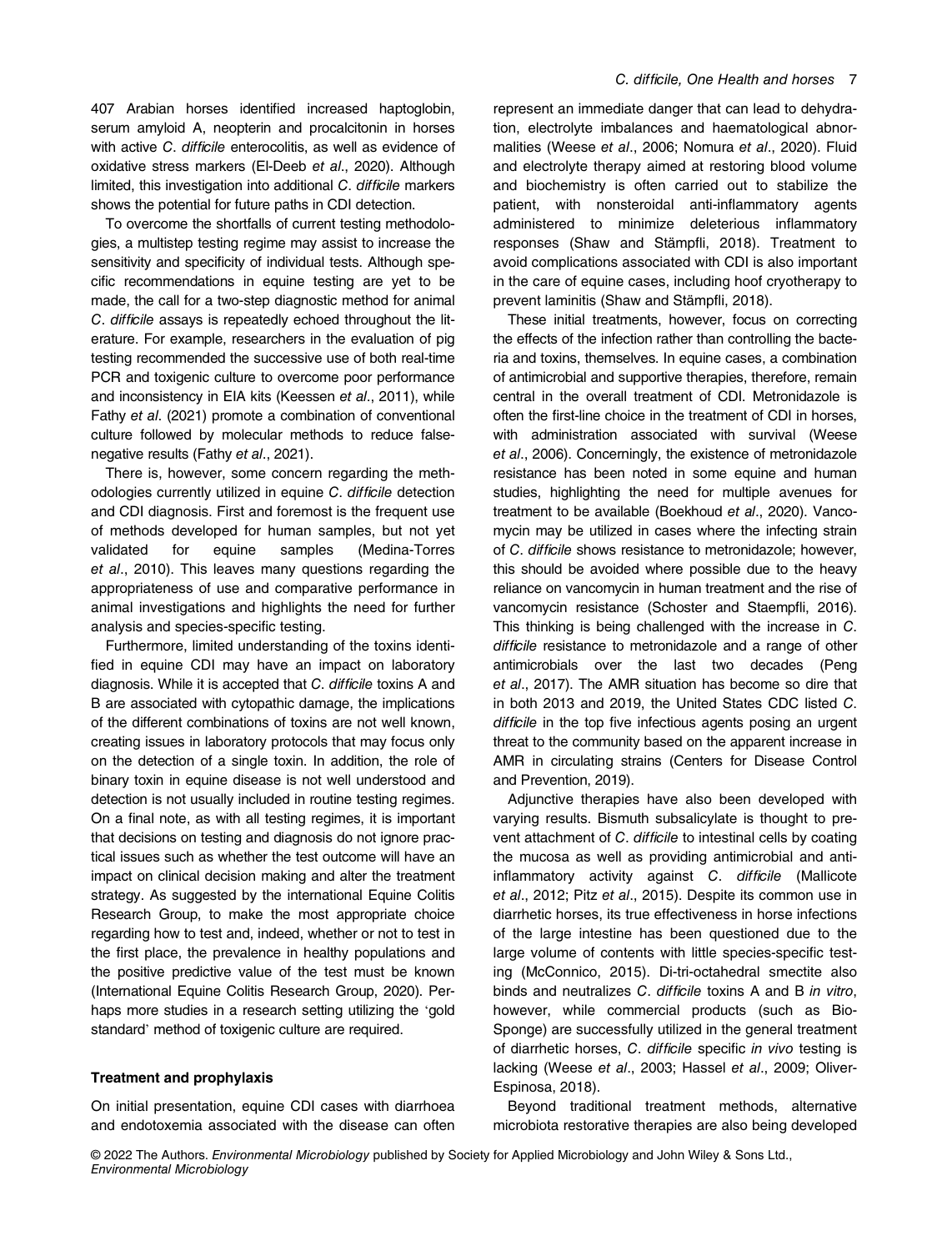aimed at re-establishing commensal microbiota diversity to resemble that of a 'healthy' individual. Faecal microbial transplantation (FMT) transfers faecal matter from healthy donors into the gastrointestinal tracts of CDI affected patients (Kelly et al., 2015). This has recently gained popularity in the treatment of recurrent human CDI with cure rates of 87%–90% (Kelly et al., 2015; van Beurden et al., 2017). The concept of FMT is not new in the animal setting. In its most basic form coprophagia, where one individual consumes the faeces of another, is commonplace between foals and their dams as an important process in establishing 'normal' gut bacteria during infancy (Quercia et al., 2019). The effects of this on C. difficile and CDI have not been exclusively investigated.

Transfaunation, as FMT is also known in animals, is well established in the treatment of general gastrointestinal ailments in livestock, including horses, although primarily anecdotal data exists for the latter (Feary and Hassel, 2006; Bakken, 2009). In recent years, better studies into the benefits of FMT in horses have emerged with promising results (McKinney et al., 2021). While large-scale studies in horses and other animals have not been done, isolated cases of treatment in marmosets and dogs have been largely successful (Yamazaki et al., 2017; Sugita et al., 2019). It is clear that much more needs to be done to enable FMT to become a mainstream treatment option in horses. A meeting of the International Equine Colitis Research Group in 2020 cited a lack of robust clinical studies into FMT in horses as a limiting factor in progressing this therapy, advising that many questions remain concerning longevity, screening and best practice protocols in horses (International Equine Colitis Research Group, 2020). The group also highlighted a gap in knowledge regarding the horse microbiome as a whole and a need for targeted investigations into key characteristics of horses affected by infectious agents such as C. difficile.

Preventative therapies may also play an important role in minimizing the effects of CDI in the future; however, to date success has been limited. Probiotics have generated some interest although with varied and inconsistent results (Schoster et al., 2015). Schoster et al. (2014) suggested that this inconsistency may have been a result of strain and dosage selection with some questions surrounding the quality control of commercial products. Despite this, a small number of specific probiotic agents have shown promising results. Lactobacillus reuteri reduces the adhesion of C. difficile to epithelial cells and significantly reduces the number of clostridial cells in the faeces of horses (Dicks et al., 2015). Similarly, Saccharomyces boulardii has also shown potential in the prevention of equine CDI following success in humans (Desrochers et al., 2005; Boyle et al., 2013; Carstensen et al., 2018). This microorganism releases proteases that digest C. difficile toxin A, reduce its ability to bind to host intestinal cells and interfere with host cell signalling to reduce damaging inflammatory responses (Castagliuolo et al., 1996; Chen et al., 2006). Vaccines for animals or humans are yet to be developed although a number have progressed to phases II and III trials (Riley et al., 2019). It is clear that further investigations into prevention and alternative treatments for CDI in horses are required.

## A changing landscape and call for a One Health approach

Although traditionally considered a healthcare-related disease, cases of CA-CDI are becoming increasingly common, now accounting for up to 50% of all human CDI cases (Ofori et al., 2018). Furthermore, studies have reported that one-third of patients with CA-CDI have no apparent exposure to traditional risk factors of hospitalization or antimicrobials (Mooney et al., 2008). The driving factors behind the shift towards CA-CDI are not well understood, making infection prevention and control, and establishing effective eradication programs challenging.

To date, C. difficile has been detected in a diverse range of sources from compost and lawns to root vegetables and livestock (Moono et al., 2017; Lim et al., 2018a; Lim et al., 2018b). The presence of C. difficile in production animals has been investigated, with evidence of overlap of strains seen in animals and humans (Songer et al., 2009; Medina-Torres et al., 2011; Knight and Riley, 2013). The emergence of human disease caused by strains previously only seen in animals also adds to mounting evidence that CDI may be zoonotic, highlighting a need for a holistic One Health approach to understand and control this disease (Knight et al., 2015b; Rodriguez et al., 2016).

The 'One Health' paradigm recognizes the relationship between human health, animal health and the environment. It highlights the need to review all factors contributing to a health issue in attempts to control, prevent and treat disease. The ubiquitous nature of C. difficile makes a One Health approach vital to public health planning. Interaction between the main constituents influencing C. difficile transmission (seen in Fig. 2) is extensive and complicated. Horses represent an interesting addition in the C. difficile story, with overlapping domains of production animal, companion animal and non-domesticated populations. The potential for dissemination of C. difficile encompasses transfer through interaction, consumption and indirectly through exposure to horse manure. In countries such as Australia, with an estimated 400 000 feral horses, there is also significant potential for dissemination at the wildlife–livestock–human interface through interaction with other wild and native species, as well as dispersal through shared water sources and possible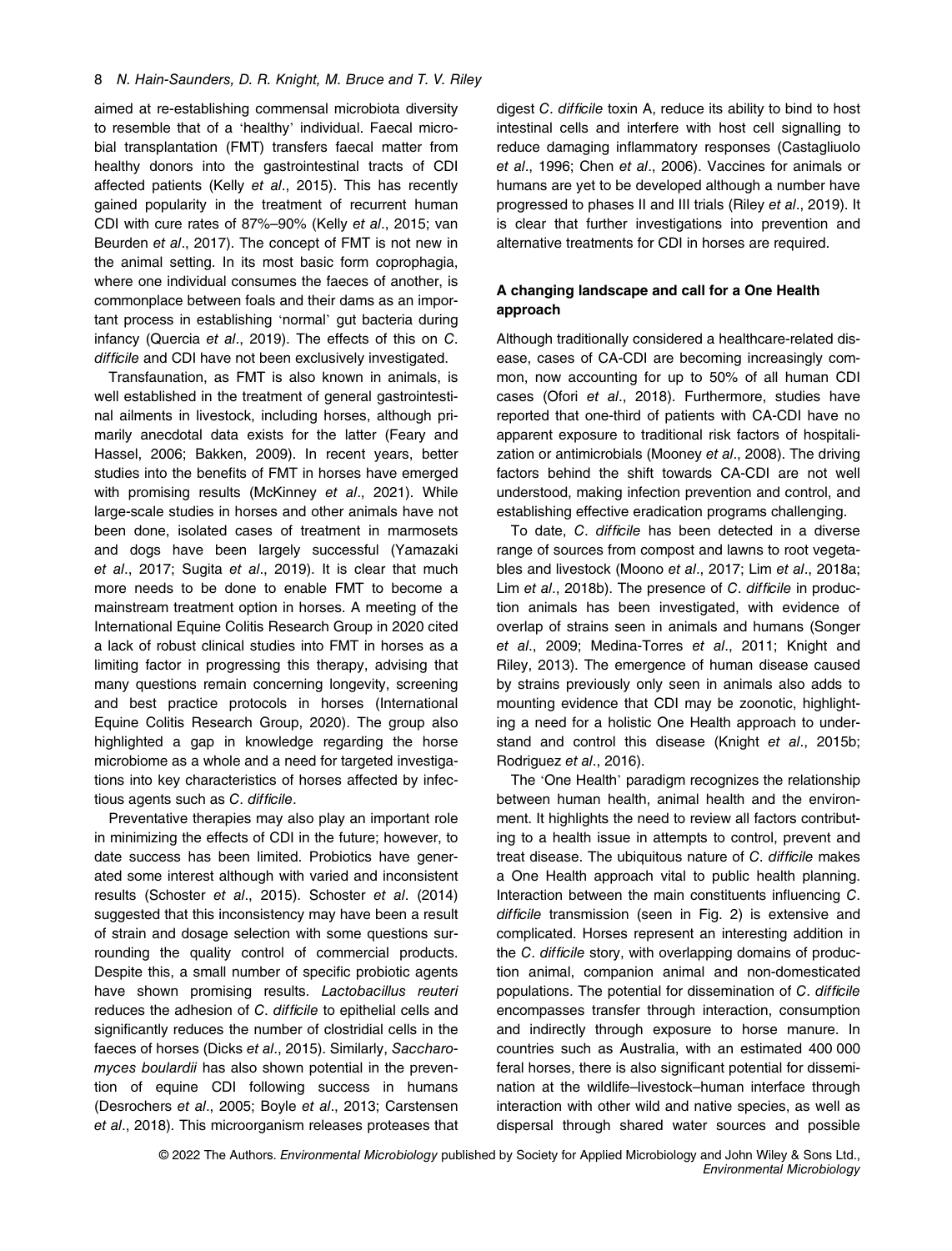

Fig. 2. The proposed interaction of elements in C. difficile dispersion.

interaction with free-range livestock (Csurhes et al., 2016). To date, C. difficile in feral horses and the role they play in dispersal has not been investigated. It was previously noted that commercially available animal manures and compost showed traces of C. difficile. Local horse manure is readily available for use in domestic and market gardens, and on farms is often furrowed back into paddocks allowing the potential for the spread of any existing C. difficile spores into the community. This creates a potential pathway for transfer between horses and humans.

Furthermore, the emergence of C. difficile AMR in both human and animal strains and the possibility of bidirectional resistance gene transfer between the two add a further complication to the system (Knetsch et al., 2018). Studies have shown horse derived C. difficile strains show high resistance to commonly used antimicrobials such as ceftiofur and gentamicin, suggesting AMR may be influenced by their use (Rodriguez et al., 2014). Injudicious use of antimicrobials in human healthcare, veterinary practices and farming has come under great scrutiny for its contribution to AMR and the spread of infectious disease. In 2015, the World Health Assembly identified AMR as a critical issue, endorsing the development of a global action plan to tackle this problem. In addition, in 2013 and 2019, the US Centers for Disease Control and Prevention identified C. difficile in the top five microorganisms posing an urgent threat to public health due to its developing AMR (Centers for Disease Control and Prevention, 2019). Given the current global crisis of AMR and the pervasiveness of C. difficile, it is vital that the health and science communities start to look outside their immediate fields for solutions. For this reason, investigations into the aetiology and epidemiology of C. difficile in non-traditional sources are required.

## The way forward

Despite promising developments in the understanding of equine C. difficile, a lack of validation for species-specific

diagnostic testing and treatment, as well as the ongoing threat of AMR, creates challenges in the fight against CDI. The implications of asymptomatic carriage on the dispersal of the bacterium also remains elusive and strain characterization and molecular investigation may prove crucial for a true appreciation of the C. difficile epidemiology to assist in tracing the flow through horse populations and the community as a whole. As the links between C. difficile in animals, humans and the environment become increasingly apparent, a more efficient approach to antimicrobial surveillance, stewardship and AMR investigations is needed for long-term sustainability. A One Health approach and further appreciation of the possible sources of C. difficile are therefore vital to the development of infection prevention and control strategies, to minimize transmission risk as well as generate protocols for optimal antimicrobial use.

## Acknowledgements

This work was supported by a Research and Innovation Strategic Scholarship from Murdoch University awarded to NH-S and a Fellowship from the National Health and Medical Research Council (APP1138257) awarded to DRK. Open access publishing facilitated by Murdoch University, as part of the Wiley - Murdoch University agreement via the Council of Australian University Librarians.

#### **References**

- Anderson, D., Rojas, L., Watson, S., Knelson, L., Pruitt, S., Lewis, S., et al. (2017) Identification of novel risk factors for community-acquired Clostridium difficile infection using spatial statistics and geographic information system analyses. PLoS One 12: e0176285.
- Arroyo, L.G., Costa, M.C., Guest, B.B., Plattner, B.L., Lillie, B.N., and Weese, J.S. (2017) Duodenitis-proximal Jejunitis in horses after experimental administration of Clostridium difficile toxins. J Vet Intern Med 31: 158–163.
- Arroyo, L.G., Weese, J.S., and Staempfli, H.R. (2004) Experimental Clostridium difficile enterocolitis in foals. J Vet Intern Med 18: 734–738.
- Avberšek, J. (2017) Laboratory detection of Clostridium difficile in animals: a review. Veterinarska Stanica 48: 465–476.
- Bakken, J.S. (2009) Fecal bacteriotherapy for recurrent Clostridium difficile infection. Anaerobe 15: 285–289.
- Bandelj, P., Blagus, R., Briski, F., Frlic, O., Vergles Rataj, A., Rupnik, M., et al. (2016) Identification of risk factors influencing Clostridium difficile prevalence in middle-size dairy farms. Vet Res 47: 41.
- Bartlett, J.G., Moon, N., Chang, T.W., Taylor, N., and Onderdonk, A.B. (1978) Role of Clostridium difficile in antibiotic-associated pseudomembranous colitis. Gastroenterology 75: 778–782.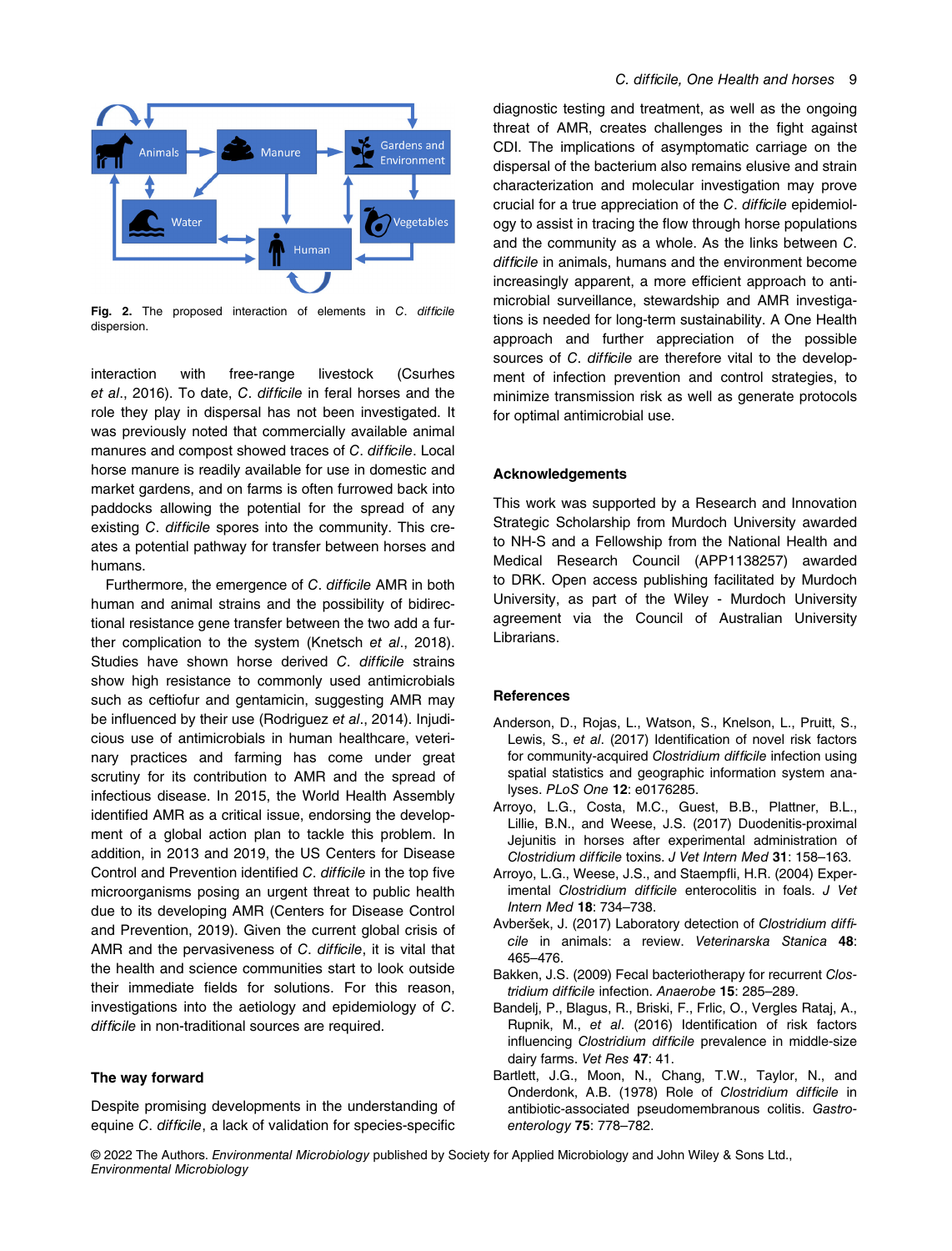- Båverud, V. (2002) Clostridium difficile infections in animals with special reference to the horse. A review. Vet Q 24: 203–219.
- Båverud, V., Franklin, A., Gunnarsson, A., Gustafsson, A., and Hellander-Edman, A. (1998) Clostridium difficile associated with acute colitis in mares when their foals are treated with erythromycin and rifampicin for Rhodococcus equi pneumonia. Equine Vet J 30: 482-488.
- Båverud, V., Gustafsson, A., Franklin, A., Aspán, A., and Gunnarsson, A. (2003) Clostridium difficile: prevalence in horses and environment, and antimicrobial susceptibility. Equine Vet J 35: 465–471.
- Båverud, V., Gustafsson, A., Franklin, A., Lindholm, A., and Gunnarsson, A. (1997) Clostridium difficile associated with acute colitis in mature horses treated with antibiotics. Equine Vet J 29: 279–284.
- Berendsen, B.J.A., Lahr, J., Nibbeling, C., Jansen, L.J.M., Bongers, I.E.A., Wipfler, E.L., and van de Schans, M.G.M. (2018) The persistence of a broad range of antibiotics during calve, pig and broiler manure storage. Chemosphere 204: 267–276.
- Boekhoud, I.M., Hornung, B.V.H., Sevilla, E., Harmanus, C., Bos-Sanders, I.M.J.G., Terveer, E.M., et al. (2020) Plasmid-mediated metronidazole resistance in Clostridioides difficile. Nat Commun 11: 598.
- Boyle, A.G., Magdesian, K.G., Gallop, R., Sigdel, S., and Durando, M.M. (2013) Saccharomyces boulardii viability and efficacy in horses with antimicrobial-induced diarrhoea. Vet Rec 172: 128–128.
- Braun, V., Hundsberger, T., Leukel, P., Sauerborn, M., and Von Eichel-Streiber, C. (1996) Definition of the single integration site of the pathogenicity locus in Clostridium difficile. Gene 181: 29.
- Brouwer, M.S.M., Roberts, A.P., Hussain, H., Williams, R.J., Allan, E., and Mullany, P. (2013) Horizontal gene transfer converts non-toxigenic Clostridium difficile strains into toxin producers. Nat Commun 4: 2601.
- Candel-Pérez, C., Ros-Berruezo, G., and Martínez-Graciá, C. (2019) A review of Clostridioides [Clostridium] difficile occurrence through the food chain. Food Microbiol 77: 118–129.
- Carman, R.J., Wickham, K.N., Chen, L., Lawrence, A.M., Boone, J.H., Wilkins, T.D., et al. (2012) Glutamate dehydrogenase is highly conserved among Clostridium difficile ribotypes. J Clin Microbiol 50: 1425–1426.
- Carroll, K.C. (2011) Tests for the diagnosis of Clostridium difficile infection: the next generation. Anaerobe 17: 170–174.
- Carstensen, J.W., Chehri, M., Schønning, K., Rasmussen, S.C., Anhøj, J., Godtfredsen, N.S., et al. (2018) Use of prophylactic Saccharomyces boulardii to prevent Clostridium difficile infection in hospitalized patients: a controlled prospective intervention study. Eur J Clin Microbiol Infect Dis 37: 1431–1439.
- Castagliuolo, I., Lamont, J.T., Nikulasson, S.T., and Pothoulakis, C. (1996) Saccharomyces boulardii protease inhibits Clostridium difficile toxin A effects in the rat ileum. Infect Immun 64: 5225–5232.
- Centers for Disease Control and Prevention. (2019) Antibiotic resistance threats in the United States. URL [https://](https://www.cdc.gov/drugresistance/pdf/threats-report/2019-ar-threats-report-508.pdf)

[www.cdc.gov/drugresistance/pdf/threats-report/2019-ar](https://www.cdc.gov/drugresistance/pdf/threats-report/2019-ar-threats-report-508.pdf)[threats-report-508.pdf.](https://www.cdc.gov/drugresistance/pdf/threats-report/2019-ar-threats-report-508.pdf)

- Chee-Sanford, J.C., Mackie, R.I., Koike, S., Krapac, I.G., Lin, Y.-F., Yannarell, A.C., et al. (2009) Fate and transport of antibiotic residues and antibiotic resistance genes following land application of manure waste. J Environ Qual 38: 1086–1108.
- Chen, X., Kokkotou, E.G., Mustafa, N., Bhaskar, K.R., Sougioultzis, S., O'Brien, M., et al. (2006) Saccharomyces boulardii inhibits ERK1/2 mitogen-activated protein kinase activation both in vitro and in vivo and protects against Clostridium difficile toxin A-induced enteritis. J Biol Chem 281: 24449–24454.
- Cornely, O.A., Miller, M.A., Louie, T.J., Crook, D.W., and Gorbach, S.L. (2012) Treatment of first recurrence of Clostridium difficile infection: fidaxomicin versus vancomycin. Clin Infect Dis 55: S154.
- Csurhes, S., Paroz, G., and Markula, A. (2016) Feral Horses: Invasive Animal Risk Assessment. Queensland: Department of Agriculture and Fisheries Biosecurity Queensland.
- Dallal, M.R., Harbrecht, G.B., Boujoukas, J.A., Sirio, A.C., Farkas, M.L., Lee, K.K., and Simmons, L.R. (2002) Fulminant Clostridium difficile: an underappreciated and increasing cause of death and complications. Ann Surg 235: 363–372.
- Denève, C., Barc, M.C., Collignon, A., Janoir, C., and Deloménie, C. (2008) Antibiotics involved in Clostridium difficile-associated disease increase colonization factor gene expression. J Med Microbiol 57: 732–738.
- Deshpande, A., Pasupuleti, V., Thota, P., Pant, C., Rolston, D.D., Sferra, T.J., et al. (2013) Communityassociated Clostridium difficile infection and antibiotics: a meta-analysis. J Antimicrob Chemother 68: 1951–1961.
- Desrochers, A.M., Dolente, B.A., Roy, M.F., Boston, R., and Carlisle, S. (2005) Efficacy of Saccharomyces boulardii for treatment of horses with acute enterocolitis. J Am Vet Med Assoc 227: 954–959.
- Diab, S.S., Rodriguez-Bertos, A., and Uzal, F.A. (2013b) Pathology and diagnostic criteria of Clostridium difficile enteric infection in horses. Vet Pathol 50: 1028–1036.
- Diab, S.S., Songer, J.G., and Uzal, F.A. (2013a) Clostridium difficile infection in horses: a review. Vet Microbiol 167: 42–49.
- Dicks, L.M.T., Botha, M., Loos, B., and Smith, C. (2015) Adhesion of Lactobacillus reuteri strain Lr1 to equine epithelial cells and competitive exclusion of Clostridium difficile from the gastro-intestinal tract of horses. Ann Microbiol 65: 1087–1096.
- Drummond, L.J., Smith, D.G.E., and Poxton, I.R. (2003) Effects of sub-MIC concentrations of antibiotics on growth of and toxin production by Clostridium difficile. J Med Microbiol 52: 1033.
- Ehrich, M., Perry, B.D., Troutt, H.F., Dellers, R.W., and Magnusson, R.A. (1984) Acute diarrhea in horses of the Potomac River area: examination for clostridial toxins. J Am Vet Med Assoc 185: 433–435.
- El-Deeb, W., Fayez, M., Elsohaby, I., Mkrtchyan, H.V., and Alhaider, A. (2020) Changes in blood biomarkers in Arabian horses with Clostridium difficile-induced enterocolitis. Comp Immunol Microbiol Infect Dis 73: 101525.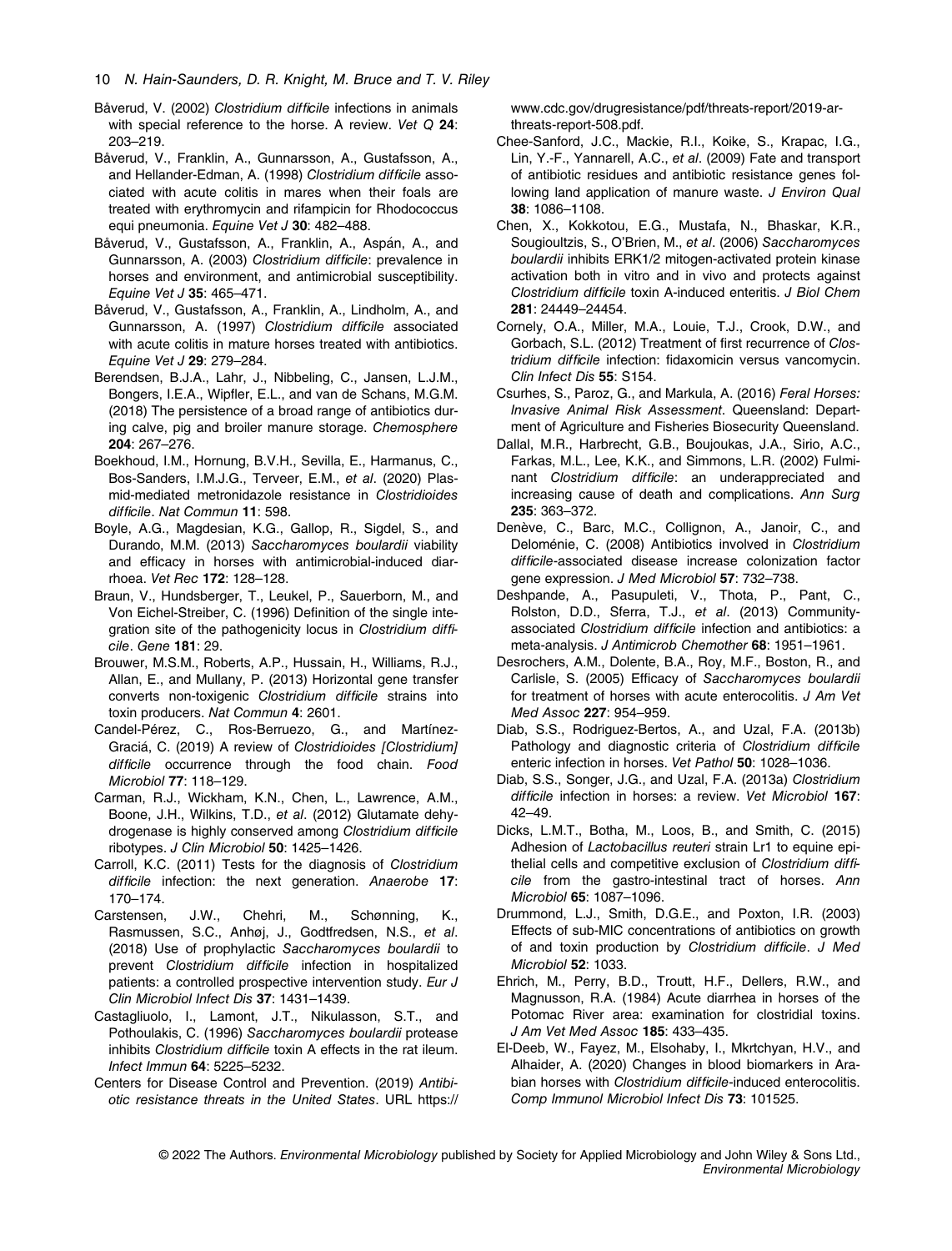- Elliott, B., Androga, G.O., Knight, D.R., and Riley, T.V. (2017) Clostridium difficile infection: evolution, phylogeny and molecular epidemiology. Infect Genet Evol 49: 1.
- Elliott, B., Dingle, K., Didelot, X., Crook, D., and Riley, T.V. (2014) The complexity and diversity of the pathogenicity locus in Clostridium difficile clade 5. Genome Biol Evol 6: 3159–3170.
- Fang, F., Polage, C., and Wilcox, M.H. (2017) Point-counterpoint: what is the optimal approach for detection of Clostridium difficile infection? J Clin Microbiol 55: 670–680.
- Fathy, M., Abdel-Moein, K.A., Osman, W.A., Erfan, M.A., Prince, A., Hafez, A.A., et al. (2021) Performance of different laboratory methods for detection of Clostridium difficile in animal samples. Adv Anim Vet Sci 9: 132–136.
- Fawley, W., Underwood, S., Freeman, J., Baines, S., Saxton, K., Stephenson, K., et al. (2007) Efficacy of hospital cleaning agents and germicides against epidemic Clostridium difficile strains. Infect Control Hosp Epidemiol 28: 920–925.
- Feary, D., and Hassel, D. (2006) Enteritis and colitis in horses. Vet Clin North Am Equine Pract 22: 437-479.
- Filippitzi, M.E., Devreese, M., Broekaert, K., Rasschaert, G., Daeseleire, E., Meirlaen, J., and Dewulf, J. (2019) Quantitative risk model to estimate the level of antimicrobial residues that can be transferred to soil via manure, due to oral treatments of pigs. Prev Vet Med 167: 90–100.
- Francis, M.B., Allen, C.A., Shrestha, R., and Sorg, J.A. (2013) Bile acid recognition by the Clostridium difficile germinant receptor, CspC, is important for establishing infection. PLoS Pathog 9: e1003356.
- Frederick, J., Giguère, S., and Sanchez, L.C. (2009) Infectious agents detected in the feces of diarrheic foals: a retrospective study of 233 cases (2003-2008). J Vet Intern Med 23: 1254–1260.
- Gerding, D.N., Johnson, S., Rupnik, M., and Aktories, K. (2014) Clostridium difficile binary toxin CDT. Gut Microbes 5: 15–27.
- Gerding, D.N., Meyer, T., Lee, C., Cohen, S.H., Murthy, U. K., Poirier, A., et al. (2015) Administration of spores of nontoxigenic Clostridium difficile strain M3 for prevention of recurrent C. difficile infection: a randomized clinical trial. JAMA 313: 1719–1727.
- Gerding, D.N., Sambol, S.P., and Johnson, S. (2018) Nontoxigenic Clostridioides (formerly Clostridium) difficile for prevention of C. difficile infection: from bench to bedside back to bench and back to bedside. Front Microbiol 9: 1700–1700.
- Hall, I.C., and O'Toole, E. (1935) Intestinal flora in new-born infants: with a description of a new pathogenetic anaerobe, Bacillus difficilis. Am J Dis Child 49: 390–402.
- Harlow, B.E., Lawrence, L.M., and Flythe, M.D. (2013) Diarrhea-associated pathogens, lactobacilli and cellulolytic bacteria in equine feces: responses to antibiotic challenge. Vet Microbiol 166: 225–232.
- Hassel, D.M., Smith, P.A., Nieto, J.E., Beldomenico, P., and Spier, S.J. (2009) Di-tri-octahedral smectite for the prevention of post-operative diarrhea in equids with surgical disease of the large intestine: results of a randomized clinical trial. Vet J 182: 210–214.
- He, M., Miyajima, F., Roberts, P., Ellison, L., Pickard, D.J., Martin, M.J., et al. (2013) Emergence and global spread of epidemic healthcare-associated Clostridium difficile. Nat Genet 45: 109–113.
- Hecht, G., Koutsouris, A., Pothoulakis, C., LaMont, J.T., and Madara, J.L. (1992) Clostridium difficile toxin B disrupts the barrier function of T84 monolayers. Gastroenterology 102: 416–423.
- Hellickson, L., and Owens, K. (2008) Cross-contamination of Clostridium difficile spores on bed linen during laundering. Am J Infect Control 36: 24-25.
- International Equine Colitis Research Group. (2020) Science-in-brief: report on the Havemeyer Foundation workshop on acute colitis of the adult horse. Equine Vet J 52: 163–164.
- Jones, R.L., Adney, W.S., and Shideler, R.K. (1987) Isolation of Clostridium difficile and detection of cytotoxin in the feces of diarrheic foals in the absence of antimicrobial treatment. J Clin Microbiol 25: 1225–1227.
- Keel, M.K., and Songer, J.G. (2006) The comparative pathology of Clostridium difficile-associated disease. Vet Pathol 43: 225–240.
- Keessen, E.C., Hopman, N.E.M., van Leengoed, L.A.M.G., van Asten, A.J.A.M., Hermanus, C., Kuijper, E.J., and Lipman, L.J.A. (2011) Evaluation of four different diagnostic tests to detect Clostridium difficile in piglets. J Clin Microbiol 49: 1816–1821.
- Keir, A.A., Stämpfli, H.R., and Crawford, J. (1999) Outbreak of acute colitis on a horse farm associated with tetracyclinecontaminated sweet feed. Can J Vet Res 40: 718–720.
- Kelly, C.R., Kahn, S., Kashyap, P., Laine, L., Rubin, D., Atreja, A., et al. (2015) Update on fecal microbiota transplantation 2015: indications, methodologies, mechanisms, and outlook. Gastroenterology 149: 223–237.
- Kim, K.-R., Owens, G., Kwon, S.-I., So, K.-H., Lee, D.-B., and Ok, Y.S. (2011) Occurrence and environmental fate of veterinary antibiotics in the terrestrial environment. Water Air Soil Pollut 214: 163–174.
- Knetsch, C.W., Connor, T., Mutreja, A., van Dorp, S.M., Sanders, I., Browne, H., et al. (2014) Whole genome sequencing reveals potential spread of Clostridium difficile between humans and farm animals in The Netherlands, 2002 to 2011. Euro Surveill 19: 30–41.
- Knetsch, C.W., Kumar, N., Forster, S., Connor, T., Browne, H., Harmanus, C., et al. (2018) Zoonotic transfer of Clostridium difficile harboring antimicrobial resistance between farm animals and humans. J Clin Microbiol 56: e01384-01317.
- Knight, D.R., Elliott, B., Chang, B.J., Perkins, T.T., and Riley, T.V. (2015b) Diversity and evolution in the genome of Clostridium difficile. Clin Microbiol Rev 28: 721.
- Knight, D.R., Kullin, B., Androga, G.O., Barbut, F., Eckert, C., Johnson, S., et al. (2019) Evolutionary and genomic insights into sequence type 11: a diverse zoonotic and antimicrobial-resistant lineage of global one health importance. mBio 10: e00446-19.
- Knight, D.R., and Riley, T.V. (2013) Prevalence of gastrointestinal Clostridium difficile carriage in Australian sheep and lambs. Appl Environ Microbiol 79: 5689.
- Knight, D.R., and Riley, T.V. (2019) Genomic delineation of zoonotic origins of Clostridium difficile. Front Public Health 7: 164.
- Knight, D.R., Squire, M., and Riley, T.V. (2015a) Nationwide surveillance study of Clostridium difficile in Australian neonatal pigs shows high prevalence and heterogeneity of PCR ribotypes. Appl Environ Microbiol 81: 119.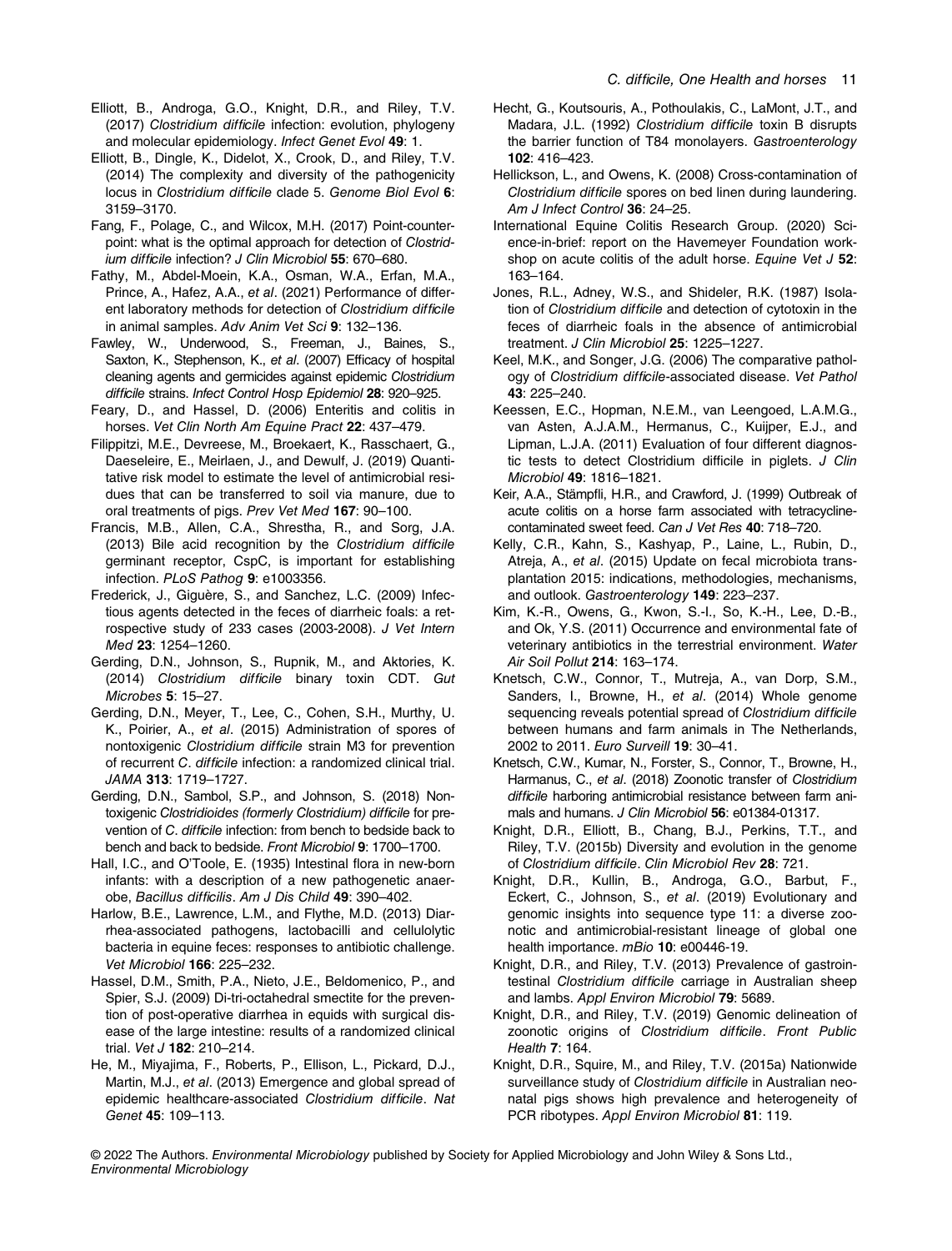#### 12 N. Hain-Saunders, D. R. Knight, M. Bruce and T. V. Riley

- Knight, D.R., Squire, M.M., Collins, D.A., and Riley, T.V. (2017) Genome analysis of Clostridium difficile PCR Ribotype 014 lineage in Australian pigs and humans reveals a diverse genetic repertoire and signatures of long-range interspecies transmission. Front Microbiol 7: 2138.
- Knight, D.R., Squire, M.M., and Riley, T.V. (2014) Laboratory detection of Clostridium difficile in piglets in Australia. J Clin Microbiol 52: 3856–3862.
- Knight, D.R., Thean, S., Putsathit, P., Fenwick, S., and Riley, T.V. (2013) Cross-sectional study reveals high prevalence of Clostridium difficile non-PCR ribotype 078 strains in Australian veal calves at slaughter. Appl Environ Microbiol 79: 2630.
- Kochan, T.J., Foley, M.H., Shoshiev, M.S., Somers, M.J., Carlson, P.E., and Hanna, P.C. (2018) Updates to Clostridium difficile spore germination. J Bacteriol 200: e00218-00218.
- Larson, H.E., Price, A.B., Honour, P., and Borriello, S.P. (1978) Clostridium difficile and the aetiology of pseudomembranous colitis. Lancet 311: 1063-1066.
- Lawley, T.D., Clare, S., Deakin, L.J., Goulding, D., Yen, J.L., Raisen, C., et al. (2010) Use of purified Clostridium difficile spores to facilitate evaluation of health care disinfection regimens. Appl Environ Microbiol 76: 6895–6900.
- Lee, H.S., Plechot, K., Gohil, S., and Le, J. (2021) Clostridium difficile: diagnosis and the consequence of over diagnosis. Infect Dis Ther 10: 687–697. [https://doi.org/10.](https://doi.org/10.1007/s40121-021-00417-7) [1007/s40121-021-00417-7](https://doi.org/10.1007/s40121-021-00417-7).
- Lim, S.C., Androga, G.O., Knight, D.R., Moono, P., Foster, N.F., and Riley, T.V. (2018b) Antimicrobial susceptibility of Clostridium difficile isolated from food and environmental sources in Western Australia. Int J Antimicrob Agents 52: 411–415.
- Lim, S.C., Foster, N.F., Elliott, B., and Riley, T.V. (2018a) High prevalence of Clostridium difficile on retail root vegetables, Western Australia. J Appl Microbiol 124: 585–590.
- Lim, S.C., Knight, D.R., and Riley, T.V. (2020) Clostridium difficile and One Health. Clin Microbiol Infect 26: 857–863.
- Madewell, B.R., Tang, Y.J., Jang, S., Madigan, J.E., Hirsh, D.C., Gumerlock, P.H., and Silva, J., Jr. (1995) Apparent outbreaks of Clostridium difficile-associated diarrhea in horses in a veterinary medical teaching hospital. J Vet Diagn Invest 7: 343–346.
- Mallicote, M., House, A.M., and Sanchez, L.C. (2012) A review of foal diarrhoea from birth to weaning. Equine Vet Educ 24: 206–214.
- McConnico, R.S. (2015) Acute colitis in horses. Robinson's Curr Ther Equine Med 2015: 297–301.
- McDonald, L.C., Gerding, D.N., Johnson, S., Bakken, J. S., Carroll, K.C., Coffin, S.E., et al. (2018) Clinical practice guidelines for Clostridium difficile infection in adults and children: 2017 update by the Infectious Diseases Society of America (IDSA) and Society for Healthcare Epidemiology of America (SHEA). Clin Infect Dis 66: e1–e48.
- McKinney, C.A., Bedenice, D., Pacheco, A.P., Oliveira, B.C. M., Paradis, M., Mazan, M., and Widmer, G. (2021) Assessment of clinical and microbiota responses to fecal microbial transplantation in adult horses with diarrhea. PLoS One 16: e0244381.
- Medina-Torres, C.E., Weese, J.S., and Staempfli, H.R. (2010) Validation of a commercial enzyme immunoassay

for detection of Clostridium difficile toxins in feces of horses with acute diarrhea. J Vet Intern Med 24: 628-632.

- Medina-Torres, C.E., Weese, J.S., and Staempfli, H.R. (2011) Prevalence of Clostridium difficile in horses. Vet Microbiol 152: 212–215.
- Mooney, L., Fawley, W.N., Wilcox, M.H., Bendall, R., and Settle, C.D. (2008) A case–control study of communityassociated Clostridium difficile infection. J Antimicrob Chemother 62: 388–396.
- Moono, P., Foster, N.F., Hampson, D.J., Knight, D.R., Bloomfield, L.E., and Riley, T.V. (2016) Clostridium difficile infection in production animals and avian species: a review. Foodborne Path Dis 13: 647–655.
- Moono, P., Lim, S.C., and Riley, T.V. (2017) High prevalence of toxigenic Clostridium difficile in public space lawns in Western Australia. Sci Rep 7: 41196.
- Morsi, A.E.K.M., Elsohaby, I., Abdelmageed, M., Al-Marri, T., and Fayez, M. (2019) Clostridium difficile infections in adult horses and foals: prevalence and associated risk factors. Adv Anim Vet Sci 7: 169–174.
- Napolitano, L.M., and Edmiston, C.E. (2017) Clostridium difficile disease: diagnosis, pathogenesis, and treatment update. Surgery 162: 325–348.
- Natarajan, M., Walk, S.T., Young, V.B., and Aronoff, D.M. (2013) A clinical and epidemiological review of nontoxigenic Clostridium difficile. Anaerobe 22: 1–5.
- Nomura, M., Kuroda, T., Tamura, N., Muranaka, M., and Niwa, H. (2020) Mortality, clinical findings, predisposing factors and treatment of Clostridioides difficile colitis in Japanese thoroughbred racehorses. Vet Rec 187: e14–e14.
- Ofori, E., Ramai, D., Dhawan, M., Mustafa, F., Gasperino, J., and Reddy, M. (2018) Community-acquired Clostridium difficile: epidemiology, ribotype, risk factors, hospital and intensive care unit outcomes, and current and emerging therapies. J Hosp Infect 99: 436-442.
- Oliveira Júnior, C.A., Silva, R.O.S., Lage, A.P., Coura, F.M., Ramos, C.P., Alfieri, A.A., et al. (2019) Non-toxigenic strain of Clostridioides difficile Z31 reduces the occurrence of C. difficile infection (CDI) in one-day-old piglets on a commercial pig farm. Vet Microbiol 231: 1–6.
- Oliver-Espinosa, O. (2018) Foal diarrhea: established and postulated causes, prevention, diagnostics, and treatments. Vet Clin North Am Equine Pract 34: 55–68.
- Ossiprandi, M.C., Buttrini, M., Bottarelli, E., and Zerbini, L. (2010) Preliminary molecular analysis of Clostridium difficile isolates from healthy horses in northern Italy. Comp Immunol Microbiol Infect Dis 33: e25–e29.
- Peng, Z., Jin, D., Kim, H.B., Stratton, C.W., Wu, B., Tang, Y., and Sun, X. (2017) Update on antimicrobial resistance in Clostridium difficile: resistance mechanisms and antimicrobial susceptibility testing. J Clin Microbiol 55: 1998–2008.
- Pitz, A.M., Park, G.W., Lee, D., Boissy, Y.L., and Vinjé, J. (2015) Antimicrobial activity of bismuth subsalicylate on Clostridium difficile, Escherichia coli O157:H7, norovirus, and other common enteric pathogens. Gut Microbes 6: 93–100.
- Planche, T.D., Davies, K.A., Coen, P.G., Finney, J.M., Monahan, I.M., Morris, K.A., et al. (2013) Differences in outcome according to Clostridium difficile testing method: a prospective multicentre diagnostic validation study of C difficile infection. Lancet Infect Dis 13: 936–945.